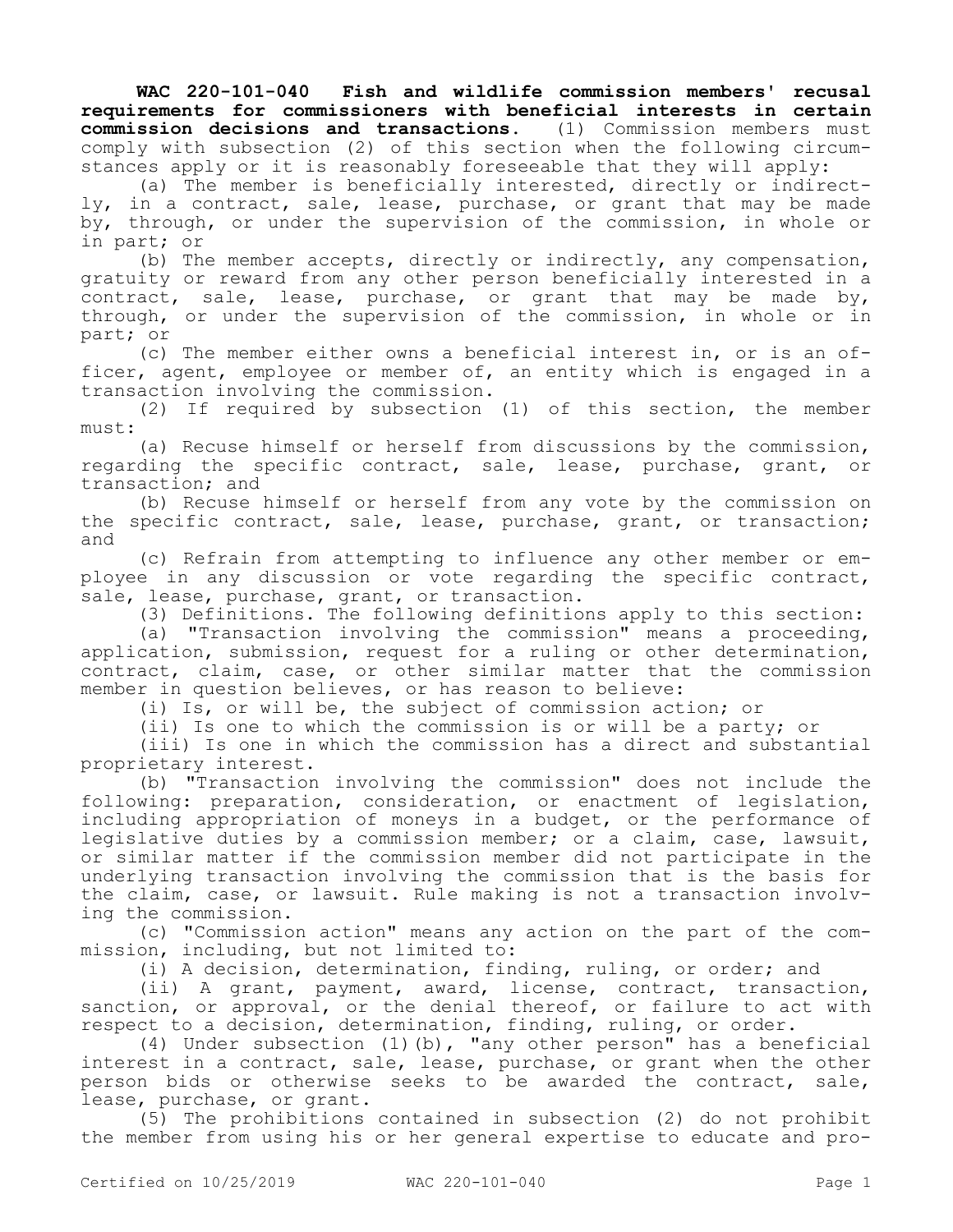vide general information on the subject area to other commission members.

(6) If recusal occurs pursuant to the State Ethics law, chapter 42.52 RCW, or rules adopted pursuant to the State Ethics law, the commission member must disclose to the public the reasons for his or her recusal from any commission action whenever recusal occurs. The commission staff must record each such recusal and basis for the recusal.

## EXAMPLES:

EXAMPLE ONE: The commission is composed of individuals who often are employed in the private sector. The governor appoints members of the commission. In making these appointments, the governor is required to seek to maintain a balance reflecting all aspects of fish and wildlife. Commission members are appointed because they have general knowledge of the habit and distribution of fish and wildlife and are often recommended by interest groups, such as sport fishers, commercial fishers, hunters, private landowners, and environmentalists. A commission member is employed by a company that provides contract facilitation services. The commission is in the process of selecting a contractor to conduct a series of public meetings on fishing in Washington. The company which employs the member of the commission has bid for the contract. The commission member may use his or her general expertise to educate commissioners about desirable public meeting design elements for a successful public involvement project like the one the commission wants to conduct. The commission member is prohibited from participating in the commission discussion and analysis establishing criteria for selecting a contractor and is prohibited from participating in the commission vote to select a contractor (see WAC 220-101-040 (1)(c)). The commission member would publicly announce his or her recusal and the reasons for it, and the commission staff would record this information as part of the public record.

EXAMPLE TWO: The commission contracts with King Software (hypothetical company) to provide computer systems for tracking recreational license purchases. King Software's contract with the commission is almost expired, and the commission must seek bids from software companies for the next contract period. The commission issues a request for bids to various software companies who offer suitable software, including Fishsoft, Inc. (hypothetical company). Approximately nine months ago, one commission member worked for Fishsoft, Inc. and received compensation from that company. The commission member subsequently left Fishsoft, Inc. The commission member is not required to recuse himself or herself from selecting a contractor for the commission's computer license system. Fishsoft, Inc. did not have a beneficial interest in the commission's contract until it bid on the contract. Therefore, Fishsoft, Inc. was not a person beneficially interested in the contract when the commission member received the compensation (see WAC 220-101-040(4)). However, if the commission member received compensation from Fishsoft, Inc. after it bid on the contract, the commission member would be required to disclose the fact that he or she received the compensation from a bidder and recuse himself or herself from the commission's specific discussion and the vote awarding the contract (see WAC 220-101-040 (1)(b)). The commission staff would record this information into the public record. Again, the commission member could participate in discussions using his or her general expertise to educate and provide general information on the subject area to the other commission members.